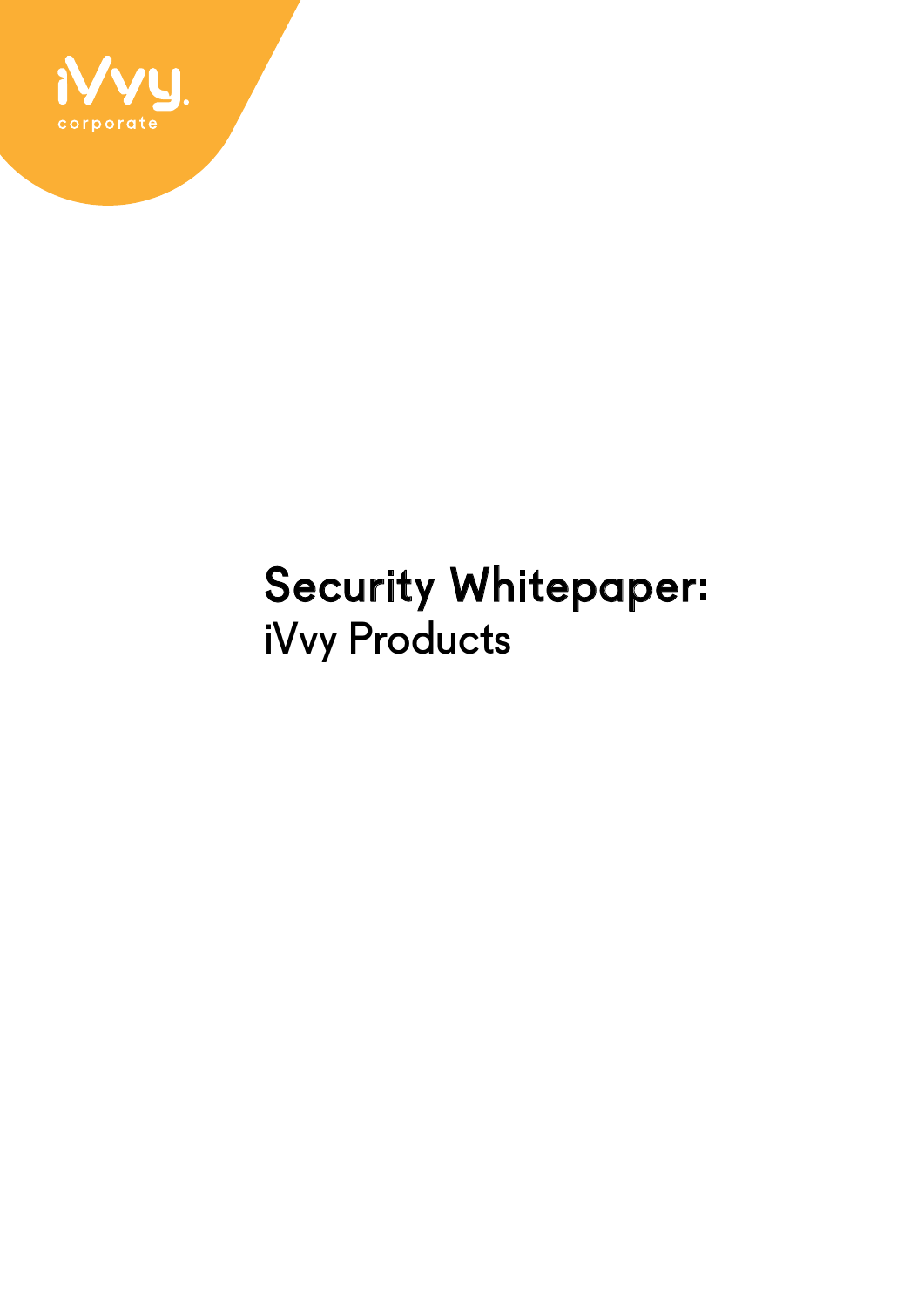# NVY.

### Contents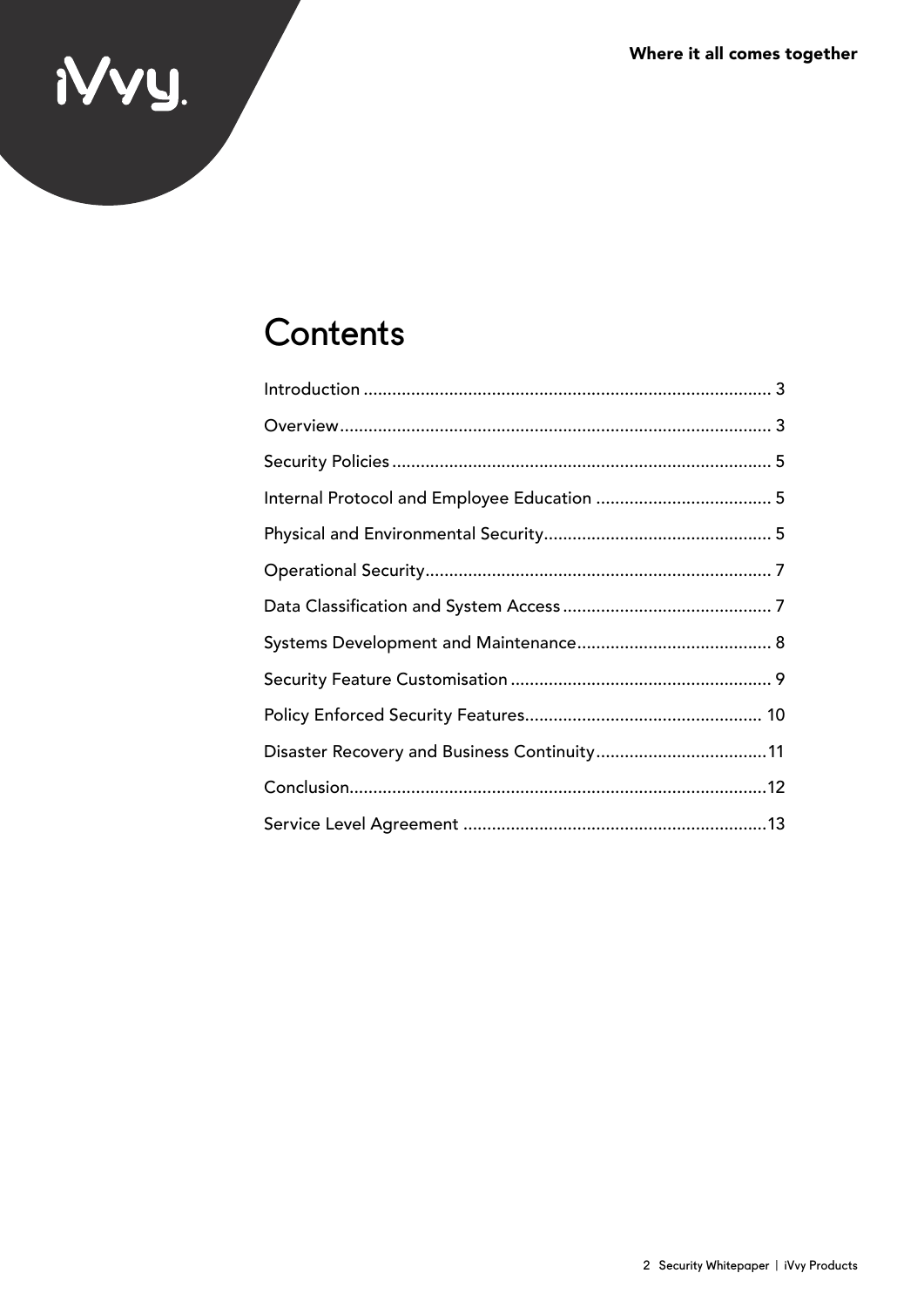### **IYVU**

### Introduction

iVvy understands that the confidentiality, integrity and availability of our customers' data is vital to their business operations and, as a result, security is an integral part of iVvy's cloud computing applications, as well as a core element of iVvy's development processes. This document will outline how the iVvy platform and infrastructure secures its customers' data and is correct at the time of writing.

### **Overview**

iVvy's security policy is designed to protect all of our clients' data by constantly monitoring and improving our applications, systems and process to meet the everchanging demands and challenges of security. The strategies that we employ include:

- Security policies
- Internet Protocol and Employee Education
- Physical and environmental security
- Operational security
- Systems development and maintenance
- Security Feature Customisation
- Policy enforced security features
- Disaster recovery and business continuity.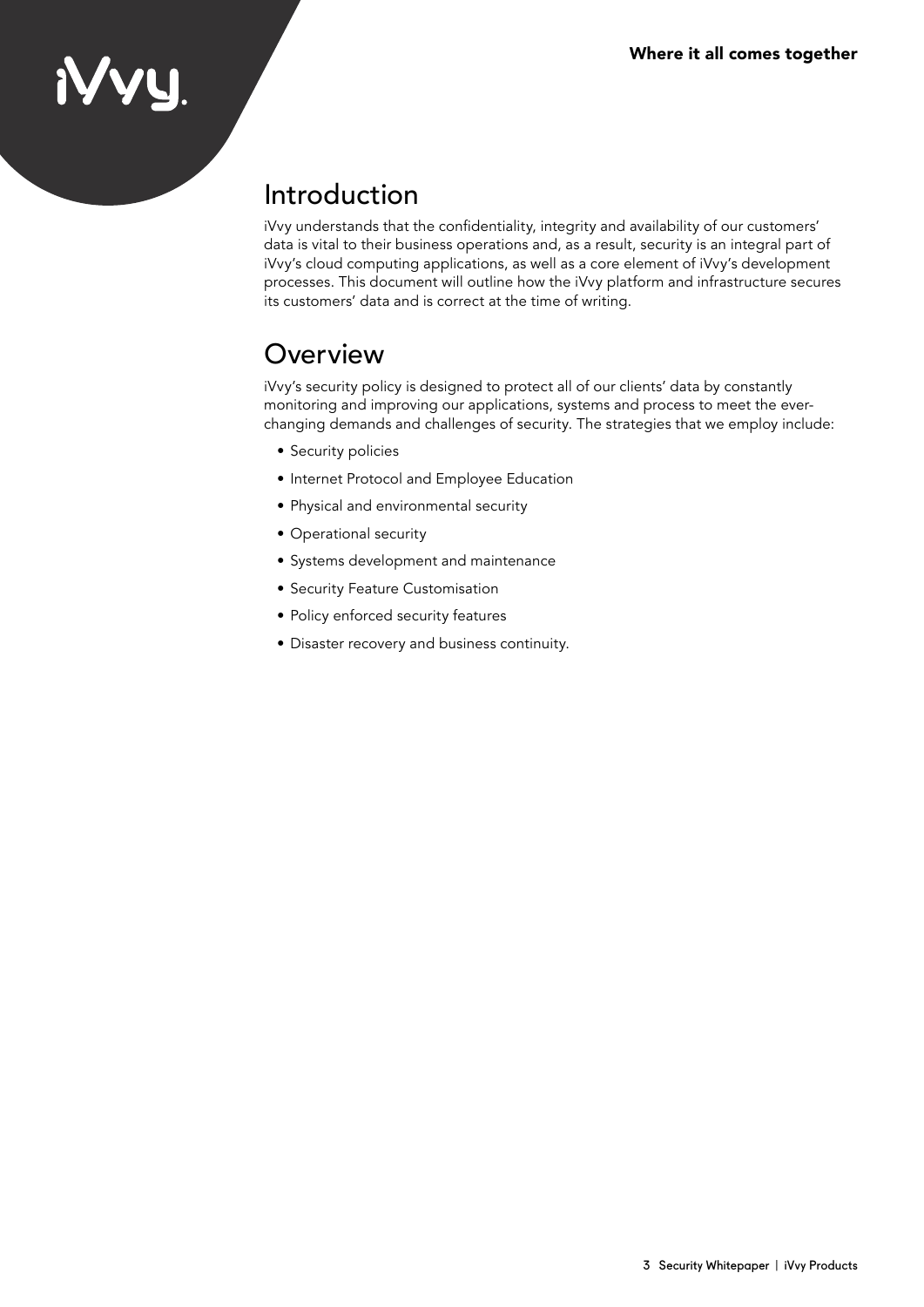### Security Policies

The foundation of iVvy's commitment to security is its security policies that cover physical, account, network and computer systems, application services, system services, change management, incident response and data centre security. These policies are reviewed on a regular basis to help ensure their continued effectiveness.

In addition to the requirement that all employees follow these policies, employees are educated on the important aspects of informational security, such as safe use of the Internet, working from remote locations safely and how to handle sensitive data.

### Internal Protocol and Employee Education

All employees are required to conduct themselves in a manner consistent with iVvy's guidelines regarding confidentiality, business ethics, appropriate usage and professional standards.

Upon hire, each employee's individual education and previous employment is checked. iVvy may conduct criminal or other security checks dependant on the role of the individual.

Employees are then required to execute a confidentiality agreement and to then read and understand the company's code of conduct. This document deals with iVvy's expectations that every employee will conduct themselves with ethics, integrity and within the law.

### **PCI**

Ivvy has obtained PCI DSS Level 1 compliance. You can obtain a copy of the AOC by contacting privacy@ivvy.com



Credit card data is not stored within iVvy, but instead follows this flow: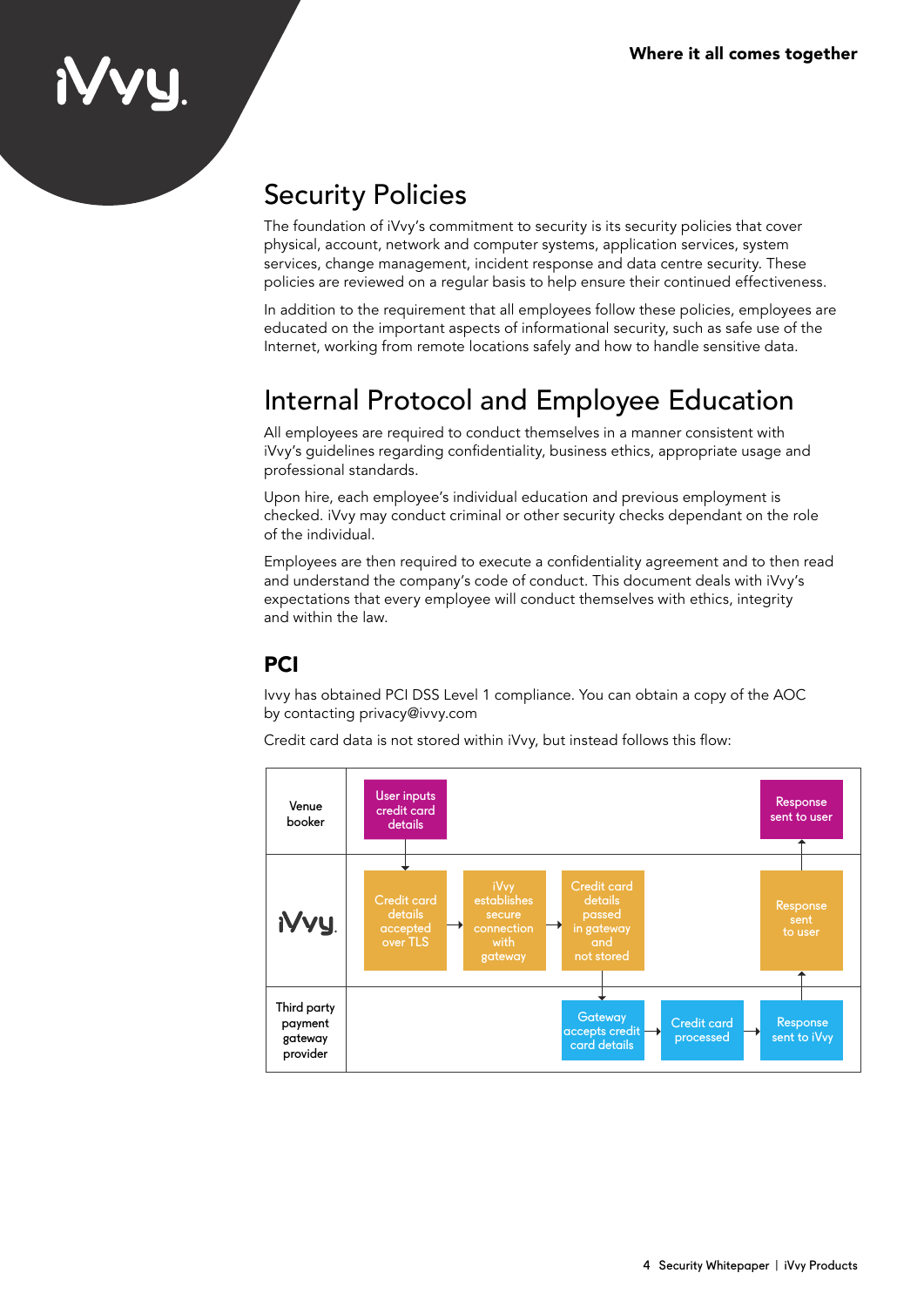### ISO27001

iVvy Operates to ISO 27001 standards with an ISMS objective and scope focused on ensuring the availability, confidentiality & integrity of data within the iVvy Supplier Software, Events Software and Marketplace.

iVvy follows a risk assessment approach that includes:

- 1. Identify Assets
- 2. Identify Vulnerabilities to these Assets
- 3. Assess Inherent Risk
- 4. Identify Controls
- 5. Determine Residual Risk
- 6. Risk Treatment

iVvy's Risk Assessment, Statement of Applicability and Treatment plan is available on request for customers under an NDA.

#### GDPR

Under GDPR regulations, iVvy acts as a Data Processor and in addition to the security overview in this document, the platform has a range of functionality and features to make GDPR compliance easy, including:

- **Data storage** European customer data is stored in the UK and is never transferred by iVvy outside of this region
- **Privacy Policies** iVvy makes it easy for you to display your Terms and Conditions, Cookie Tracking notification and Privacy Policies in platforms that your customer might engage with you on
- **Contact Anonymisation** ivvy allows you to easily anonymise private individual information of contacts in the platform
- Access and Communications You can export an XML file that will display all the information stored on a contact within the iVvy platform that can be given to an individual. iVvy also has a feature that allow individuals to see what information is stored on them with a link included at the bottom of all email campaigns sent to the individual, additionally the contact can unsubscribe from email and sms campaigns using the unsubscribe feature.

### Physical and Environmental Security

iVvy utilises Amazon Web Services (AWS) as it's partner for hosting the ivvy application and services. AWS meets a range of compliance requirements for ensuring the physical and environmental security of your data, including:

- ISO 9001, 27001, 27017, 27018,
- PCI DSS Level 1
- SOC 1, 2, & 3
- IRAP
- G-Cloud [UK], G5 [Germany]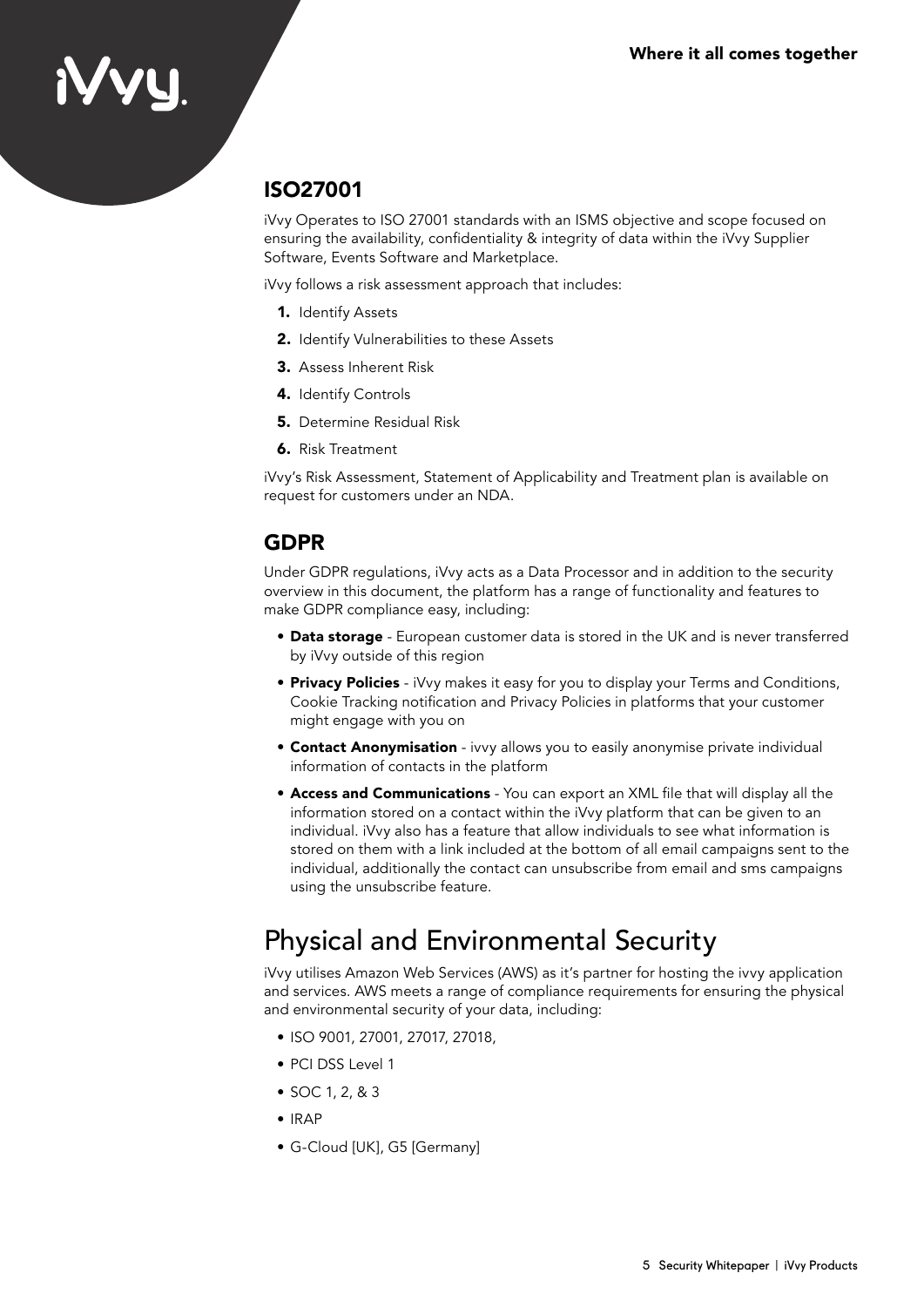### iVvy Architecture Diagram

The following diagram outlines iVvy's architecture that is replicated in the three AWS regions iVvy currently operate in, including:

- United States
- United Kingdom
- Australia

The region you operate in, and where your data is stored is dictated by you at time of account creation on the platform. Data does not cross between regions under any circumstances unless customer initiated.

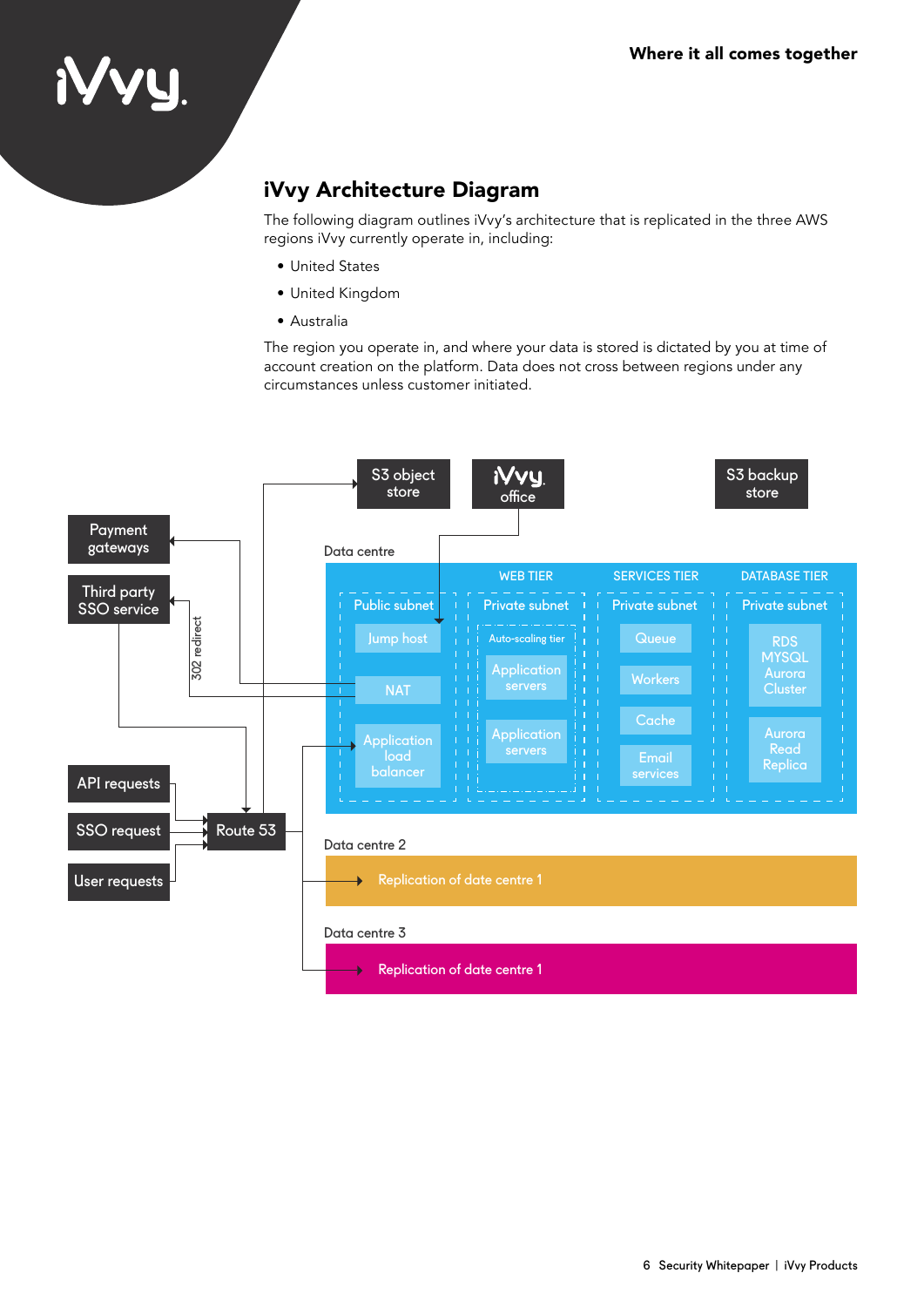### Operational Security

### Network Security

iVvy uses a number of defence mechanisms to protect the network perimeter from external attacks. In order to traverse iVvy's internal and external networks, services and protocols must meet our stringent security requirements.

The components that make up the network security are as follows:

- Access to servers via shell connections is not possible except to authorised locations and personnel
- All traffic is routed and monitored through commercial grade redundant firewalls
- Network segregation is enforced using private network switches.

### Operating System Security

iVvy uses proprietary software, which means that is has been fully developed by iVvy's own team of programming experts. The team uses a hardened, enterprise version of Linux specifically designed to only use the features and functionalities required of the iVvy system. This means that all others funtionalities of the system are disabled, allowing iVvy to retain complete control over the system and what it is capable of performing.

The iVvy security team are constantly researching new security measures and threats and updates are performed on a regular basis.

### Data Classification and System Access

### Access and Authentication

Each iVvy employee accesses the iVvy system using a two-factor authentication system comprised of a unique RFID key and a password. All passwords used comply with iVvy's strong password policy which requires a minimum password length, the inclusion of numbers and symbols, regular password resets and a Word Verification feature when multiple unsuccessful login attempts have been made

Individuals are not aware of any of the passwords required to access iVvy's systems. At the end of a person's employment, their unique RFID key is returned to the employer and their access is fully disabled.

### Authorisation Controls

Employees of differing roles are given different access rights based on their job inclusions and responsibilities. In the event that an employee requires additional access rights for a duration, a formal request for extended access permissions needs to be made by the employee, approved by iVvy Security Management and then disabled when the access right is no longer required by the employee.

iVvy employees are only granted a limited set of permissions to access client data. If the employee requires further access to client data, the client must approve this access prior to the employee accessing the client's data. Access rights to the client's data will be terminated when the employee no longer requires the client's data to perform their role.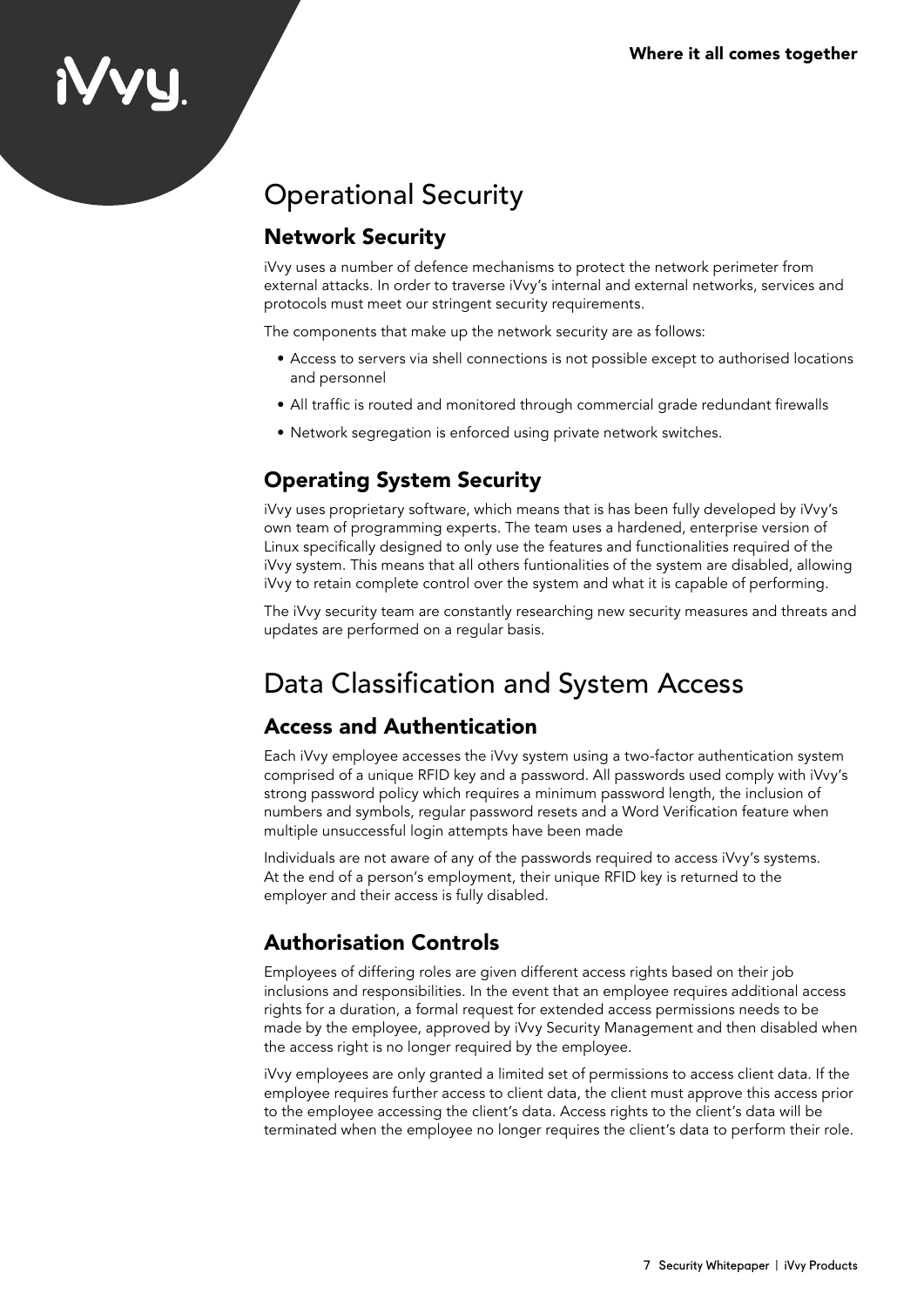### **IVVY**

### Data Classification

Data managed by iVvy is classified according to nature of the data. This classification policy then determines the employees in iVvy that can have access to this data, and the methods required to technically secure it.

### Audit Logging

iVvy logs all access to the iVvy production system and data in order to monitor any unauthorised access of the system. These logs are reviewable by iVvy security staff on an as-need basis.

### Physical Security

The iVvy datacentre is one of the most sophisticated in the world and employs a range of strategies to ensure that iVvy's systems are keep at high security. These strategies include:

- Management and patrolling of the building by highly trained control staff 24 hours a day, seven days a week
- Multiple closed circuit TV points
- Secure entries and exits to the building in addition to limited access areas
- All access to the facility is logged and recorded.

### Systems Development and Maintenance

### Multi layered Development

Most of the iVvy system is engineered to be run off a central set of core functionality that has been designed to avoid certain classes of vulnerabilities. For instance, the database access layers of iVvy are designed to be inherently robust against query language injection vulnerabilities, or HTML template frameworks with built-in defences against cross-site scripting vulnerabilities.

Some of the security risks solved with this approach include;

- Injection Attacks (SQL, XSS, Command, Remote Code)
- XSRF Attacks
- Session Security
- Secure File Uploads
- Creating Secure Configurations
- Password Security
- Sandboxes & Tarpits
- Security through Obscurity
- Security Implications for AJAX
- Filtering for Charsets.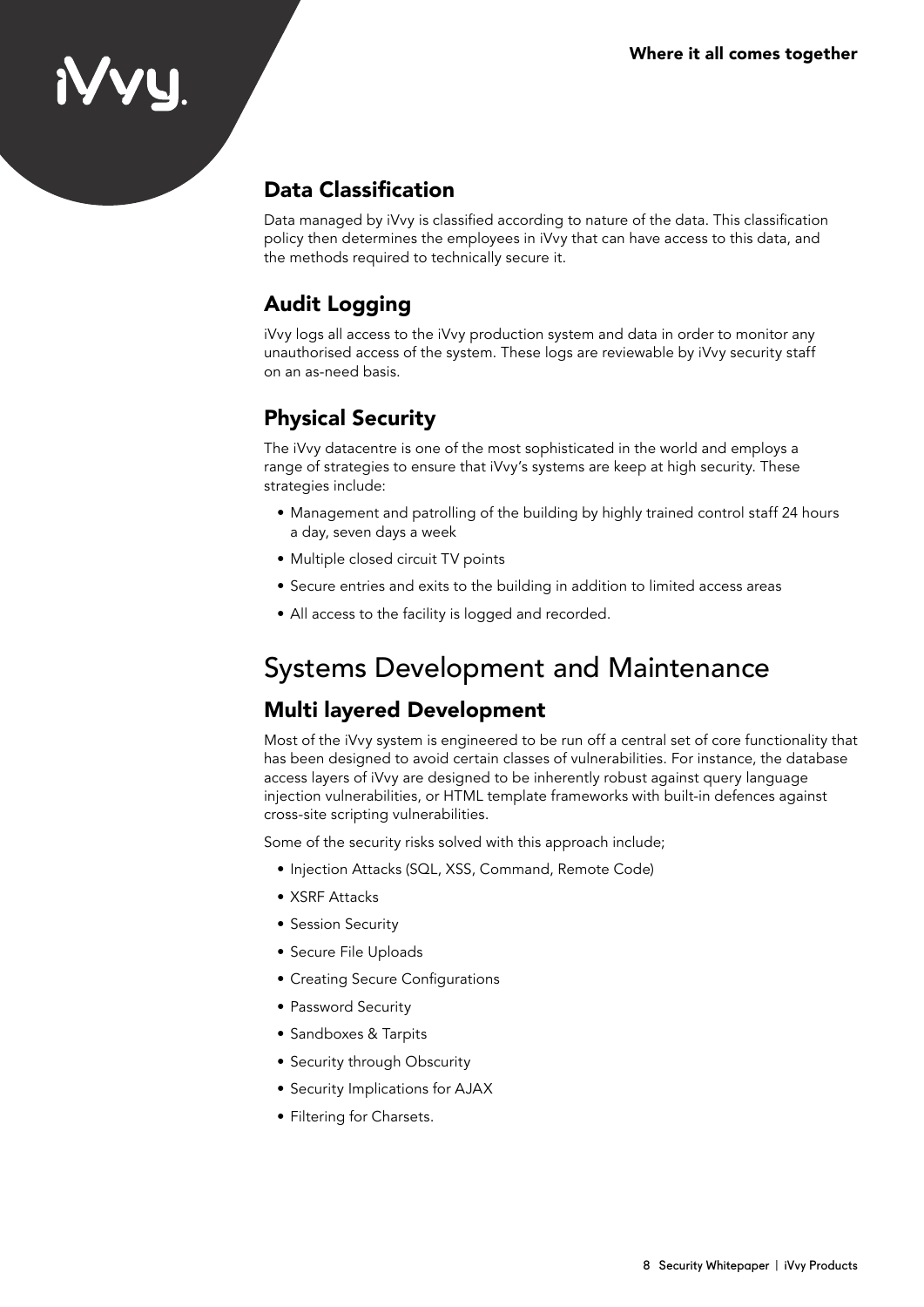### **IVVU**

### Revision Control

To reduce the probability of human error or oversight in our development process, developers are required to use revision control systems to maintain current and historical versions of their source code. Once an engineer has completed code, it is submitted to a test server where the quality assurance team test the code.

### Coding Reviews

iVvy's engineering team are required to partake in a peer-review process on a scheduled basis. These reviews are driven by iVvy's culture of quality engineering and integrity and are used to identify possible quality issues of individuals that may result in future security compromises.

The reviews focus on several aspects of an engineer's skills and performance including:

- Adherence to coding standards
- Adherence to style guidelines
- Quality control
- Multi-layered security testing.

### Security Feature Customisation

One of the inherent challenges with security is that as you start to tighten the security of an application, you also start to remove some of its flexibility. As a result the software is written with certain features that allows a customer's domain administrator to dictate their level of security.

### Password Controls

Administrators can set a range of password controls, including:

- Minimum numeric characters, password length, numeric characters and special characters
- Restricting the use of previously used passwords
- Maximum number of password changes
- Force password changes at a set number of days.

### Password Strength and Length

Administrators can set password length requirements for their users. They can also visibly determine the strength of a password using a colour coded indicator when entering in their proposed password.

### Login Location Restrictions

Administrators can restrict access to the system to certain IP addresses, such as the IP address associated with their office. This will help prevent login from unauthorised locations that may compromise the system security.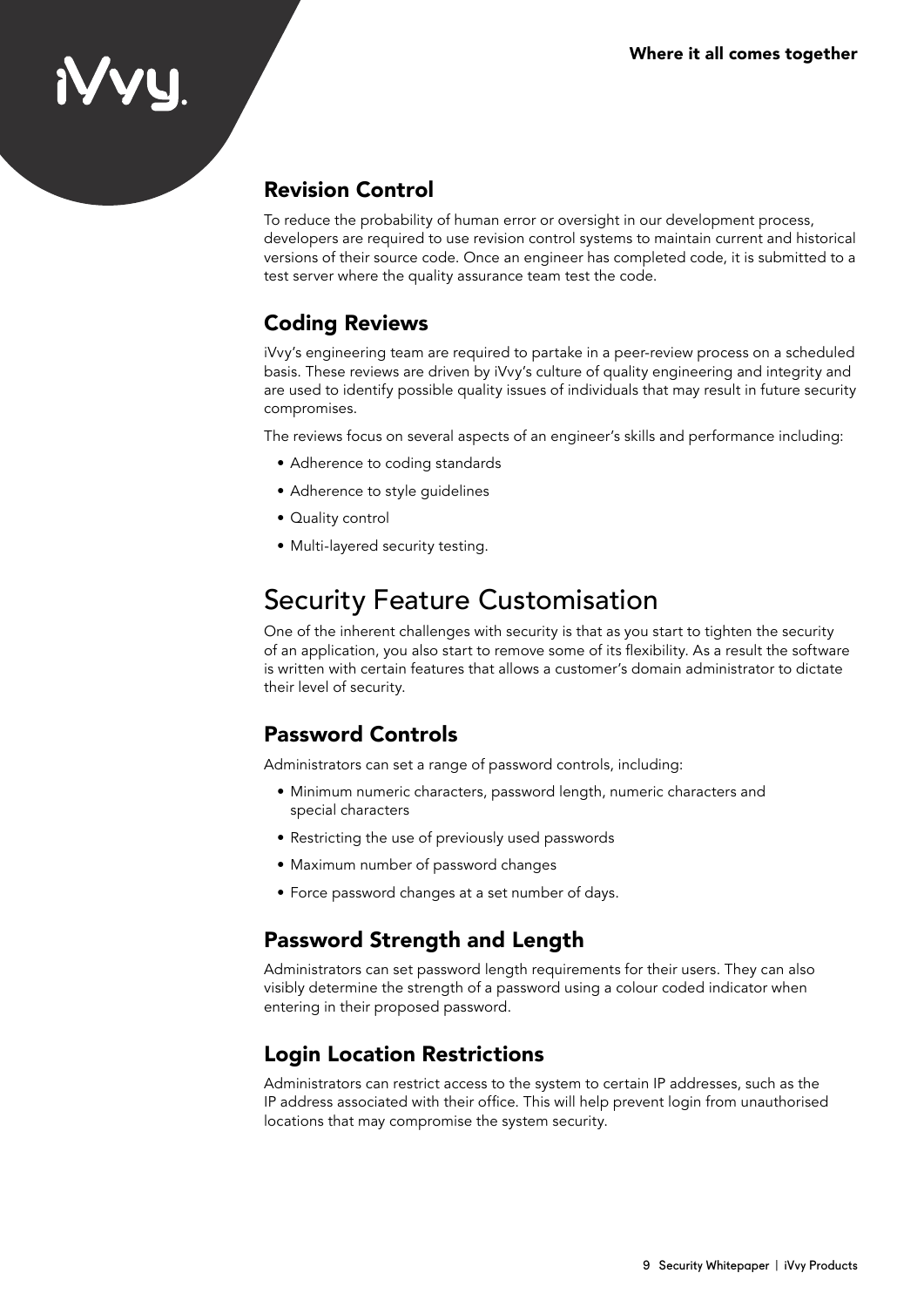### Maximum Login Attempts

**IVVY** 

In order to restrict the success of a brute-force-attack (where a script is designed to try all possible password combinations for a user), administrators can tell the system to lockout users for a predetermined period of time after a designated number of failed login attempts. In addition to this, users can activate Captcha (otherwise known as Word Verification) which prevents scripts from logging into a user's account. Captcha can be activated after a set number of failed login attempts have been made against a user name.

#### Sessions Timeouts

Administrators can set the system to automatically log a user out if they have not been active on the system for a set amount of time. This helps prevents the hijacking of a user account if someone has left their computer for a duration of time without logging out of the iVvy system.

#### Support Access

Administrators can dictate if and when iVvy support personnel can login to a user's account. A setting is also available whereby iVvy personnel must log a request for access which requires approval from the Account Administrator.

### Session Identity

In order to restrict session hijacking, users can indicate the level of security that indicates that their session has not been hijacked. This can be checked against their IP address and their web browser headers.

#### Two-Factor Authentication

It is recommended that users in iVvy setup multi-factor Authentication to restrict access to users that both know their access credentials and also has physical access to their second authentication method. iVvy currently supports Yubico keys, and Google Authenticator.

### Policy Enforced Security Features

#### Secure Browser Connections

iVvy users are required to use secure connections (TLS 1.2) when accessing the platform. Information is then encrypted from the moment it leaves the user's computer until it reaches iVvy.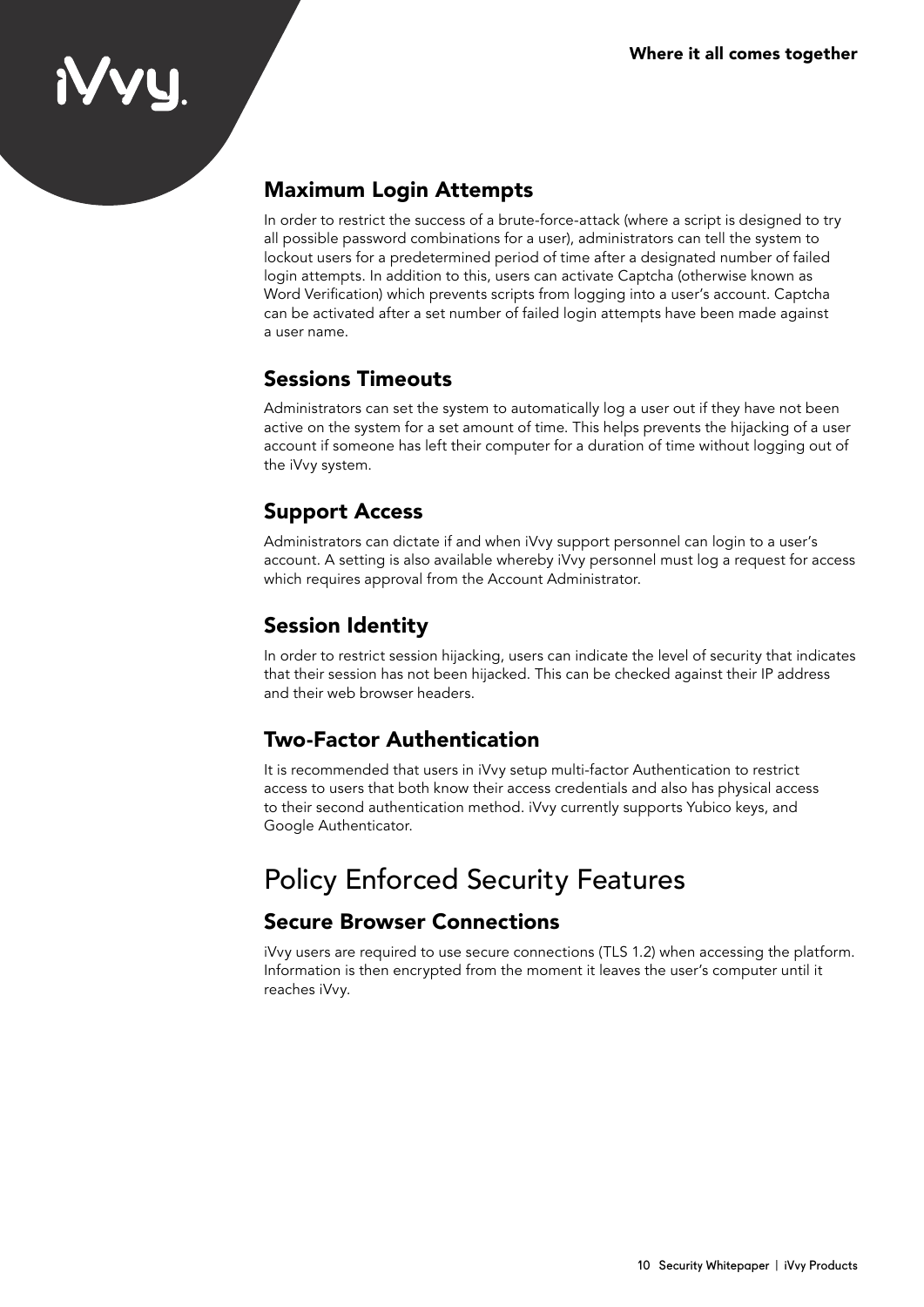### **IVVY**

### Disaster Recovery and Business Continuity

iVvy has developed a multi-layered disaster recovery program in the event of service interruption due to a security breach, hardware failure, or natural disaster. The main principle of this system is that there be no single point of failure so that, in the event that a single server or entire data centre stops operating, there will be little to no service interruption to any individual using the iVvy system.

To this end, the iVvy software is hosted in two separate data centres, with each one acting as a failover zone for the other one. This means that data centres are physically separated and are located in lower risk flood plains. In addition to discrete uninterruptable power supply (UPS) and onsite backup generation facilities, they are each fed via different grids from independent utilities to further reduce single points of failure. Data Centres are all redundantly connected to multiple tier-1 transit providers.

Data is routinely backed-up to a minimum of two separate data-centres.

### Business Continuity Objectives

iVvy's BCP plan is designed to meet the following objectives:

#### Maximum Tolerable Outage

iVvy's MTO goal as part of iVvy's BCP plan is 15 minutes (the maximum time an automatic failure to a secondary data centre will take).

#### Recovery Time Objective:

iVvy's RTO goals as part of iVvy's BCP plan are:

- **For Critical faults** (where a large element of the Software users are unable to complete an essential business function using the Software) the RTO target is 75% of faults are restored within 4 working hours
- **For High Priority Faults** (where large groups of Software users are impeded in the completion of an essential business function using the Software, but a work around exists) the RTO target is 75% of faults are restored within 8 working hours.

#### Recovery Point Objective

For major system failure (eg: multiple data centre outages or corruption of an active database), the RPO target is 24 hours. (Based on backups occurring every 24 hours).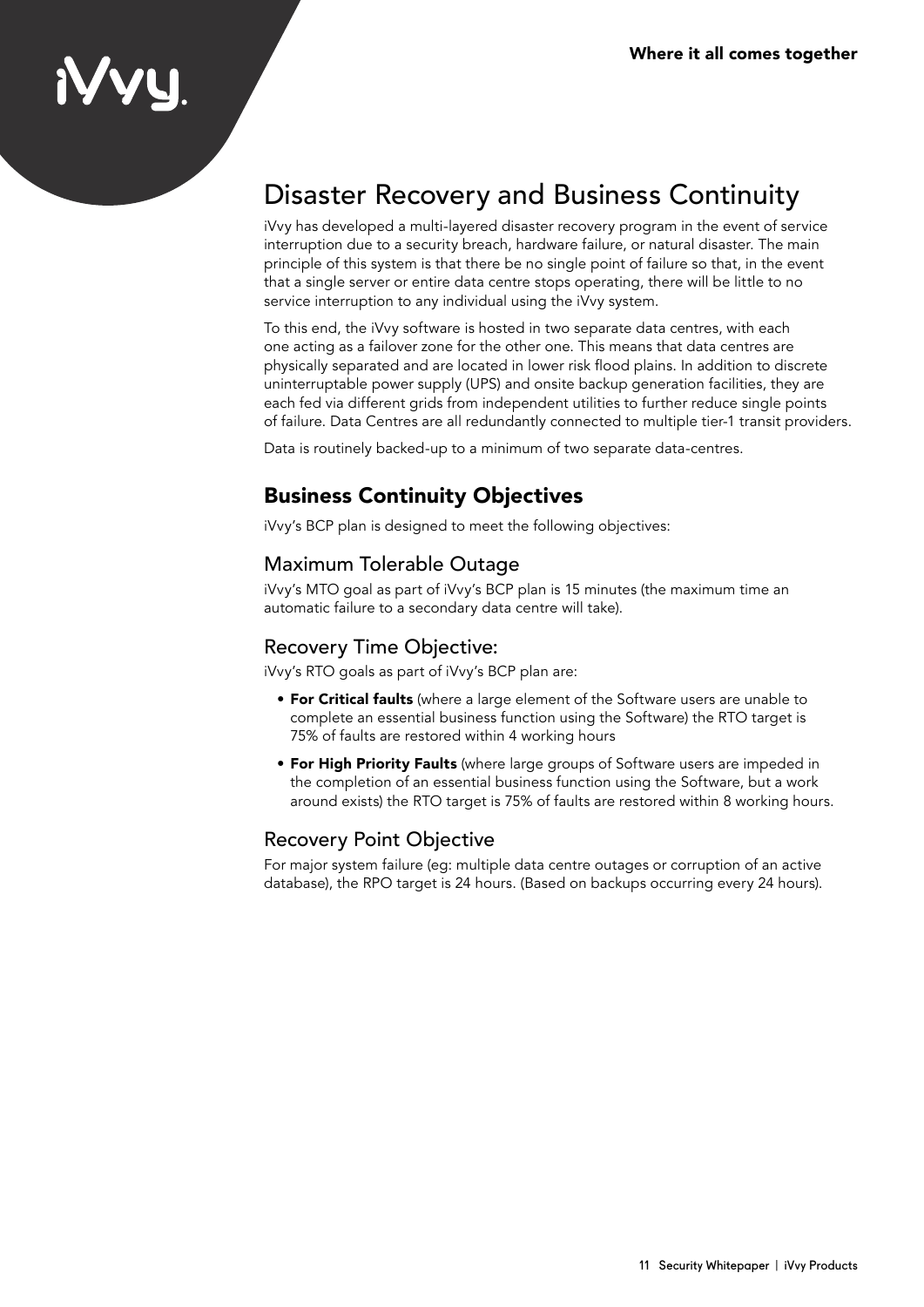# iyyy.

### Backup Management

In order ensure that iVvy always has a verifiable recovery point within the last 12 hours the following requirements will need to be met:

- Data is encrypted and backed up daily basis
- The backup service is guaranteed to a minimum of 99.999% durability
- Backups are stored within a separate data centre from operating infrastructure
- Backups are verified and tested on a quarterly basis by the security and server administration teams
- Backups are encrypted with 256 AES and only ever transferred over ssl
- Backups are kept and rotated so that we maintain;
	- Su Everyday for the last 30 days
	- Su Every friday for the last 120 days
	- Sign Every Friday from every quarter for the last 360 days.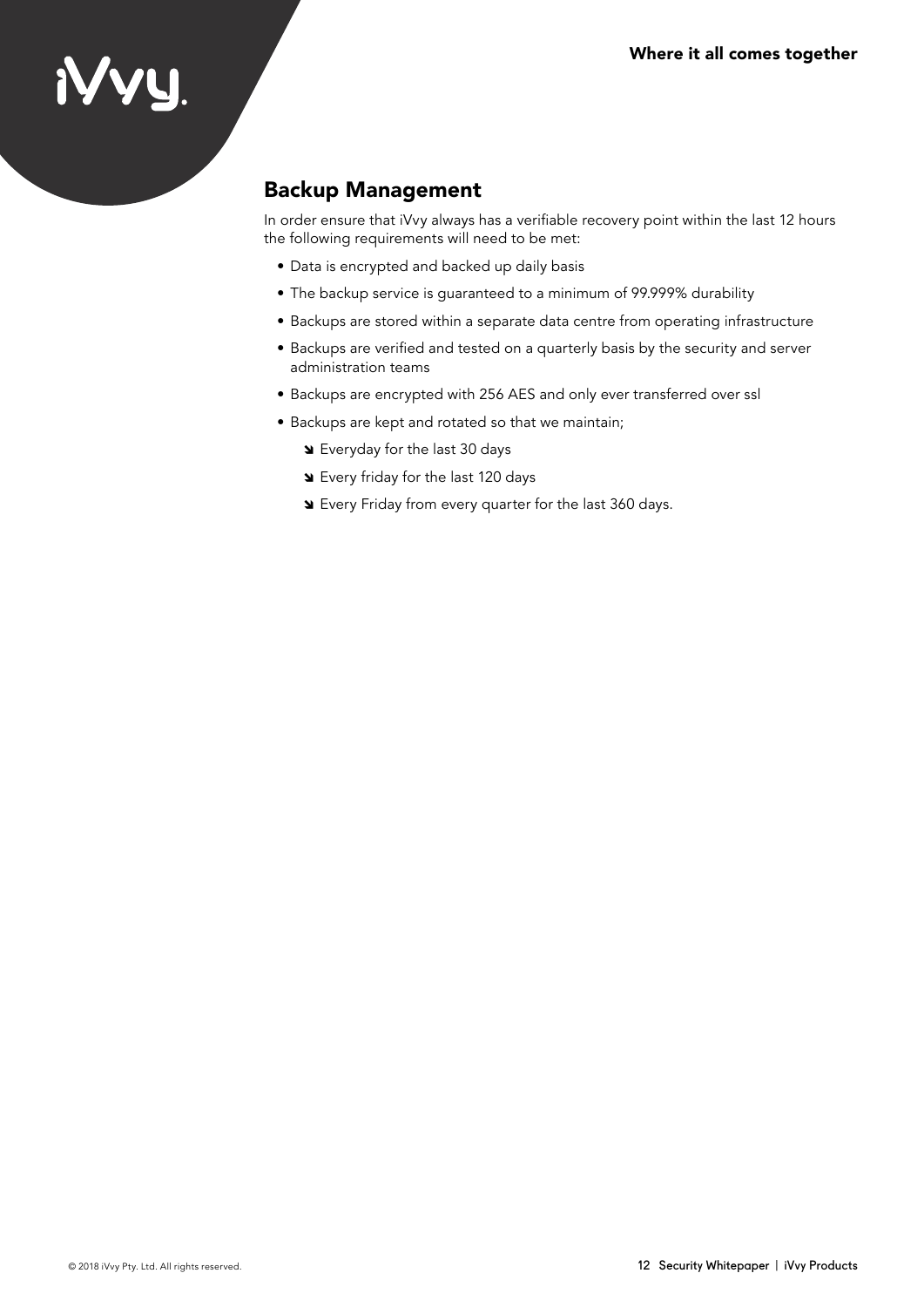### Service Level Agreement

iyyy.

iVvy operates under our standard agreement to the following SLAs:

| <b>Fault Type</b>                                                                                                                                                                                                                                            | Response time<br>and type                                                                       |
|--------------------------------------------------------------------------------------------------------------------------------------------------------------------------------------------------------------------------------------------------------------|-------------------------------------------------------------------------------------------------|
| A CRITICAL FAULT is defined as one where a large element<br>of the Software users are unable to complete an essential<br>business function using the Software.                                                                                               | IVvy must<br>acknowledge<br>receipt of the Fault<br>Notification within<br>1 hour of receipt.   |
| Standard resolution targets are 75% of faults resolved within<br>4 working hours.                                                                                                                                                                            |                                                                                                 |
| Typical examples of a critical fault are: Total Software failure,<br>a major Software system component is inoperative or multiple<br>Software Customer groups are impacted.                                                                                  |                                                                                                 |
| Method of Reporting: Customer To Telephone iVvy                                                                                                                                                                                                              |                                                                                                 |
| A HIGH PRIORITY FAULT is one where large groups of<br>Software users are impeded in the completion of an essential<br>business function using the Software, but a work around exists.                                                                        | IVvy must<br>acknowledge<br>receipt of the Fault<br>Notification within<br>3 hours of receipt.  |
| Standard resolution targets are 75% of faults resolved within<br>8 working hours.                                                                                                                                                                            |                                                                                                 |
| Typical examples of a high priority fault are: Partial loss<br>of critical business function using the Software during<br>normal business hours, Software system operating with<br>severe limitations or business unit is unable to perform any<br>function. |                                                                                                 |
| Method of Reporting: Customer To Telephone iVvy                                                                                                                                                                                                              |                                                                                                 |
| A MEDIUM PRIORITY FAULT is defined as one where a small<br>number of individuals are impeded in the completion of an<br>essential business function using the Software.                                                                                      | IVvy must<br>acknowledge<br>receipt of the Fault<br>Notification within<br>6 hours or receipt.  |
| Standard resolution targets are 75% of faults resolved within<br>2 working days.                                                                                                                                                                             |                                                                                                 |
| Typical examples of a medium priority fault are: business<br>unit able to function with reduced capacity or functionality,<br>minimal impact system availability to the Customer.                                                                            |                                                                                                 |
| Method of Reporting: Log Ticket                                                                                                                                                                                                                              |                                                                                                 |
| A LOW PRIORITY FAULT is defined as one where an individual<br>is impeded in the completion of a non-essential business<br>activity using the Software or where a temporary work around<br>exists for an essential business function using the Software.      | IVvy must<br>acknowledge<br>receipt of the Fault<br>Notification within<br>24 hours of receipt. |
| Standard resolution targets are 75% of faults resolved within<br>5 working days.                                                                                                                                                                             |                                                                                                 |
| Typical examples of a low priority fault are: Business<br>unit can function normally, but some individuals are<br>affected and requests for a move, addition or change to<br>a Customer's system.                                                            |                                                                                                 |
| Method of Reporting: Log Ticket                                                                                                                                                                                                                              |                                                                                                 |